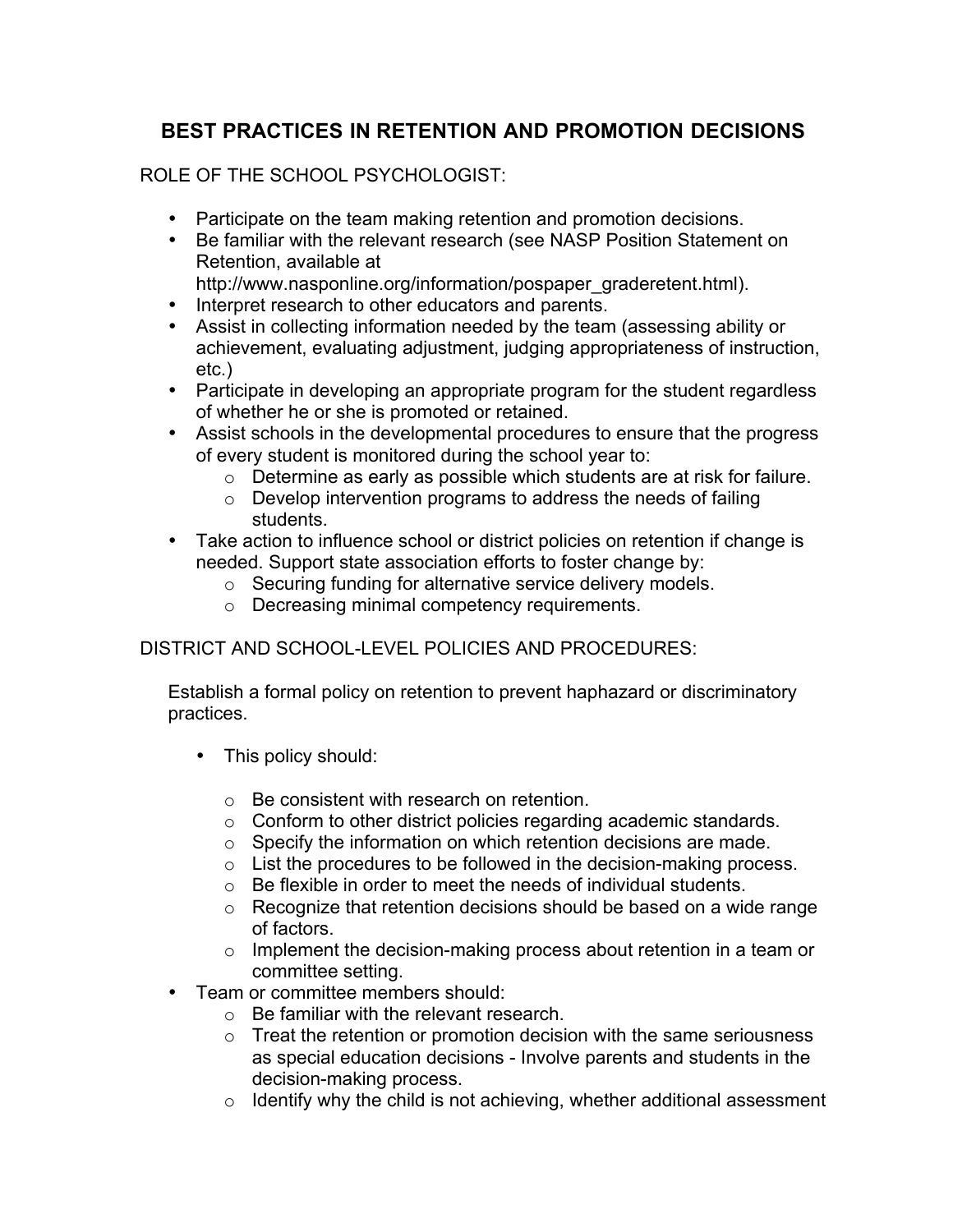is needed and what interventions and alternatives to retention should be considered.

o Systematically evaluate the effectiveness of retention decisions.

## RECOMMENDATIONS WHEN A STUDENT IS RETAINED:

Be aware that "experts" disagree about whether or not the retained student should be placed with the same teacher the following year. Continuing with the same teacher should not be considered if:

- 1. The student's previous experience with the teacher was not positive.
- 2. The teacher feels unable to individualize for the student.

When students are retained, efforts should be made to support areas that represent academic strengths while identifying specific academic work and experiences that should be repeated. Schools should recognize that the instructional procedures that were not effective the first year would not be effective the second year. Alternative instructional methods or special help should be used and possibly continued beyond the retention year. Realistic expectations for rate of learning should be established to insure that the student is placed at instructional, not frustration, level. Recommendation for this may include using teaching strategies that are not typically used in regular classrooms. This can help to achieve a better match of teaching style and learner needs. Consideration should be given for the retained student to be placed back with their same age peers if sufficient improvements are made during the retention year.

### ALTERNATIVES TO RETENTION:

Pinpoint the cause of failure through various assessment procedures:

- Screen for vision, hearing, speech and language.
- Review school records regarding past performance, school moves, prior evaluation, etc.
- Consider effects of non-English dominance.
- Secure a medical examination to rule out poor health or physical impairment when appropriate.
- Conduct intellectual, academic, or social-emotional assessments when appropriate.

Involve parents:

- Contact parents of all children experiencing academic failure as soon as possible; do not wait until the child is in danger of failing the grade.
- Assess parental attitudes toward school and retention and increase their awareness of the research on the effects of retention.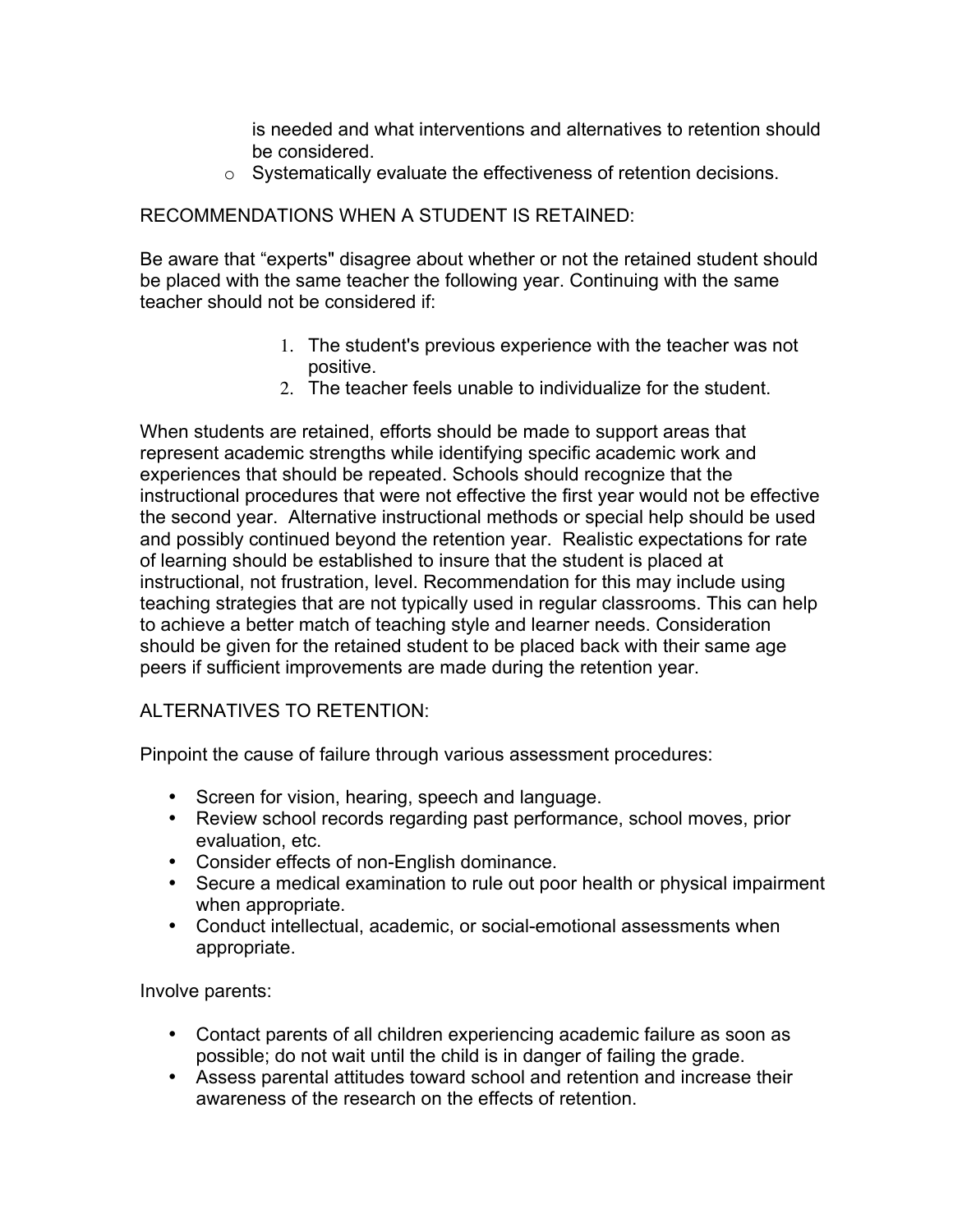- Encourage parental cooperation in efforts to improve the child's motivation and attitude toward school.
- Provide suggestions and materials for parents to work with the child at home in areas of academic weakness.

Enlist the services of the school social worker or community agencies as needed. Address social and emotional needs of the child:

- Provide individual or group counseling.
- Teach prosocial skills to assist with peer and student-teacher relations.
- Use a behavior management program in the classroom to increase motivation and on-task behavior.
- Offer incentives for progress and the attainment of short-term academic goals.

Establish administrative alternatives to retention:

- Promotion to the next grade with "retention" (repeating the curriculum) in areas of weakness only.
- Heterogeneous and cross-grade grouping of students. Un-graded schools allow children to progress at their own rate.
- In-service for teachers to improve teaching skills in working with challenging children.

Increase opportunities to learn:

- Summer school
- Extended day or after school classes Saturday classes, Chapter I, or other compensatory services in areas of weakness.
- Individual tutoring by a peer, aide or adult volunteer.

Use alternative instructional strategies that have demonstrated effectiveness with at-risk learners:

- Cooperative learning
- Individualized (one-to-one) instruction
- Curriculum-based assessment
- Learning strategies and study skills
- Teacher-directed, concrete, slower-paced instruction that includes systematic review.
- Matching teaching style and/or personality with the child's learning style and/or personality.
- Tape recorders, word processors or other mechanical devices to assist the child direct instruction.
- Precision teaching.